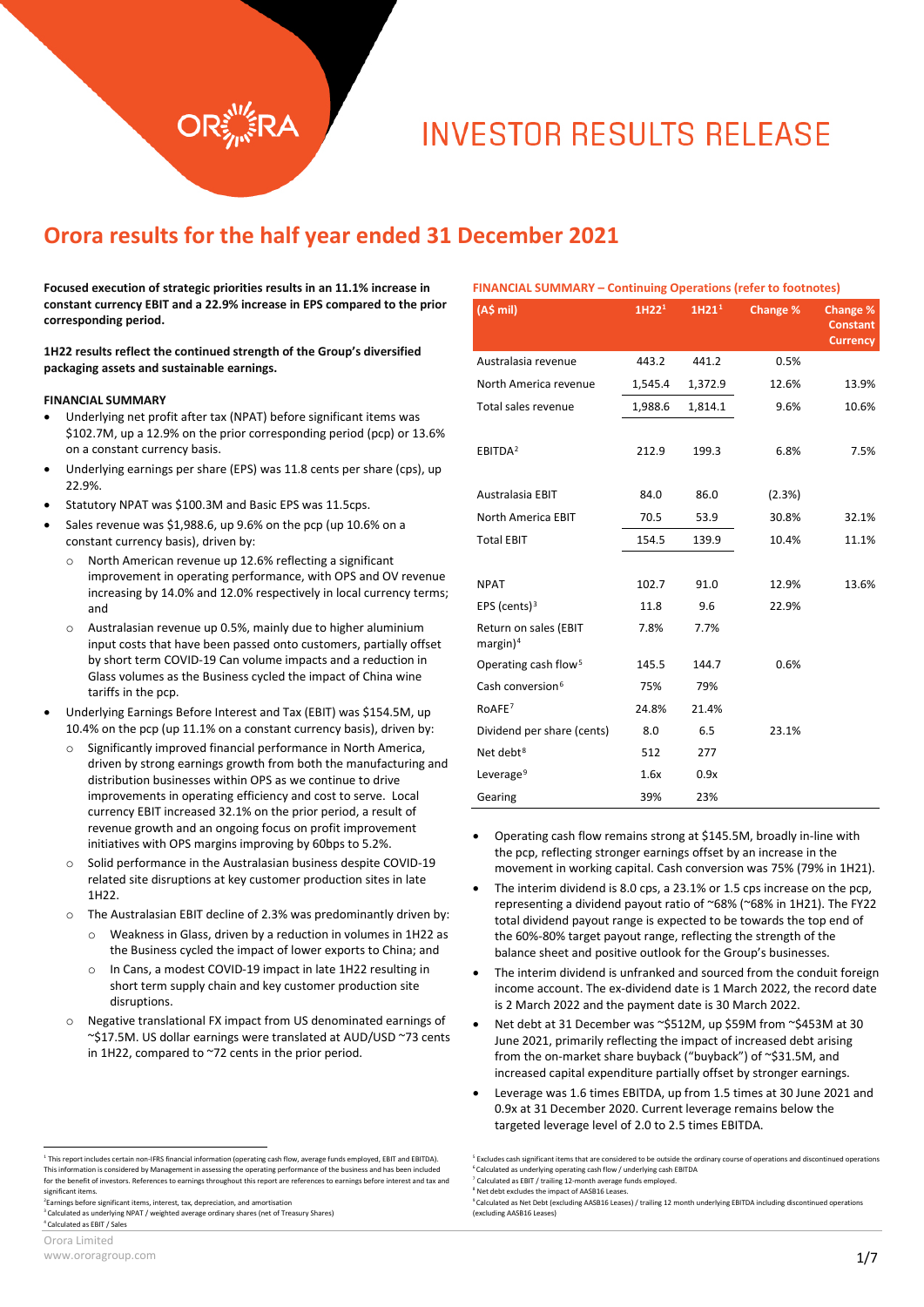- RoAFE was 24.8%, up from 21.4% at the pcp, reflecting higher Group earnings.
- Foreign exchange translation sensitivity on EBIT and NPAT to a 1 cent move in the AUD/USD on an annualised basis is ~\$2.1M and ~\$1.4M respectively.

#### **DISCONTINUED OPERATIONS**

• Further amounts are expected to be received late FY22 and early FY23 relating to the deferred settlement of two legacy Fibre properties of ~\$32M.

#### **CAPITAL MANAGEMENT UPDATE**

- In October 2021, Orora announced a \$150M on-market buyback<sup>10</sup>.
- As at 31 December 2021, the buyback is ~20% complete, with ~9.3 million shares bought back at an average price of \$3.37, for total consideration of \$31.5M. The buyback is forecast to be completed during 2022.
- The buyback reflects the strength of Orora's balance sheet, current liquidity position and the strong cash generation capability of the Group's businesses .
- Shareholders need to ensure their account details are up to date by 2 March 2022 (record date) in order to receive their dividend payment on 30 March 2022. The Dividend Reinvestment Plan will be suspended for the 2022 interim dividend.

#### **STRATEGY UPDATE**

- The Group's corporate strategy underpins Orora's ambition to be a leading sustainable packaging solutions company through three strategic pillars:
	- o Pillar 1: Optimise to grow through operational improvement and best in class execution;
	- o Pillar 2: Enhance and expand core products and services to enhance Orora's customer value proposition; and
	- o Pillar 3: Enter new segments that are complementary to Orora's capabilities.
- Each of Orora's business units have formulated strategic priorities in each of these pillars underpinned by a focus on sustainability, innovation and digitisation.
- The strategic pillars form a critical part of Orora's blueprint for shareholder value creation. The pursuit of our priorities has ensured continued resilience in our business model, and supported positive progress in the optimisation of our operations and stabilisation of Orora's businesses in North America.
- Orora's strategy is expected to continue to generate strong cash flows from the core business operations. Deployment of this cash will be to a combination of investments in the core businesses, strategic acquisitions that enhance Orora's product and service offering and capital management considerations, taking into account Orora's targeted dividend payout ratio of 60% - 80% of NPAT and targeted leverage ratio of 2.0 to 2.5 times EBITDA.
- Orora is well-positioned for growth and continues to actively prepare for the deployment of further capital in the near and medium term – both within our market leading Australasian Beverage business and in response to growth opportunities that emerge to expand our product and service capabilities in North America following the stabilisation of our businesses.
- Future growth initiatives will be assessed across all businesses with a rigorous approach to capital allocation ensuring that only value accretive investments that meet Orora's return criteria (to generate a return with an appropriate premium to WACC depending on risk of the investment) are undertaken.

#### **ORORA VISUAL**

• Review of strategic direction announced at 1H21 Results completed at the end of calendar 2021.

- The holistic review considered the market outlook for US retail visual displays, the competitive landscape and OV's relative value proposition and strategic alternatives, including exit considerations compared to OV managements' 5 year strategic plan.
- The improvement in business performance over the last 6-12 months, the stability of the management team and OV's materially higher full earnings potential, compared to current earnings run rate, has confirmed that the most attractive option to maximise shareholder value is to retain OV.
- OV will continue to operate as a standalone business, with direct oversight from the Group CEO and CFO.

#### **SUSTAINABILITY UPDATE**

- Following a comprehensive review of Orora's sustainability framework in FY21, the company made good progress on its sustainability goals and commitments aligned to the refreshed pillars of Circular Economy, Climate Change and Community.
- Under the Circular Economy pillar, Orora is on track to achieve its 2025 goal of 60% recycled content in the glass packaging it manufactures, with use of recycled glass (cullet) increasing year on year.
- Construction of a new \$25M Glass Beneficiation Plant at Gawler, South Australia is well progressed, with commissioning expected in Q4 FY22.
- Under the Climate Change pillar, Orora is on track to achieving a 40% reduction in greenhouse gas emissions for Scope 1 and 2 by 2035. Initiatives include:
	- o Exploring less greenhouse gas intensive glass furnace technology and construction of the new Glass Beneficiation Plant at Gawler;
	- o Ongoing renewable energy initiatives as part of procuring greenhouse gas-free electricity for the global business; and
	- o A program of procuring electrical warehouse-based vehicles for OPS in North America.
- Under the Community pillar, which focuses on the safety, health and human rights of Orora's team members and communities, the company led a number of initiatives including Global Diversity, Equity and Inclusion goals; Continuing the Women in Leadership program (now in its sixth year); Publishing the company's Modern Slavery Statement; and Delivering Unconscious Bias training across Orora.

#### **COVID-19 IMPACT AND RESPONSE**

- COVID-19 and the recent Omicron variant that emerged late in 1H22 has been successfully managed through the first half.
- Our North American operations were able to minimise impacts as supply chain and workforce availability issues emerged.
- In Australasia, late in the 1H22 the Business experienced a modest impact in Cans resulting from customer site disruptions and the short term impacts on supply chain.
- Orora has been, and will continue to work with, customers and procurement partners to ensure continuity of our operations and quality of supply.

#### **OUTLOOK**

- Positive operating and earnings momentum is expected to continue for the Orora group throughout FY22, correspondingly we are forecasting FY22 EBIT to be higher than FY21.
- In Australasia, EBIT growth is expected for the Beverage business in 2H22, with FY22 EBIT to be broadly in line with FY21.
- In North America, with sustained improvement in the performance of both OPS and OV, we expect 2H22 EBIT to be up on pcp with continued strong earnings growth for the full year.
- This outlook remains subject to global and domestic economic conditions, currency fluctuations and the continuing impacts of the COVID-19 pandemic.

<span id="page-1-0"></span><sup>&</sup>lt;sup>10</sup> An Appendix 3C was released on 21 October 2021. The buyback commenced on 5 November 2021. Orora reserves the right to vary, suspend or terminate the share buyback at any time.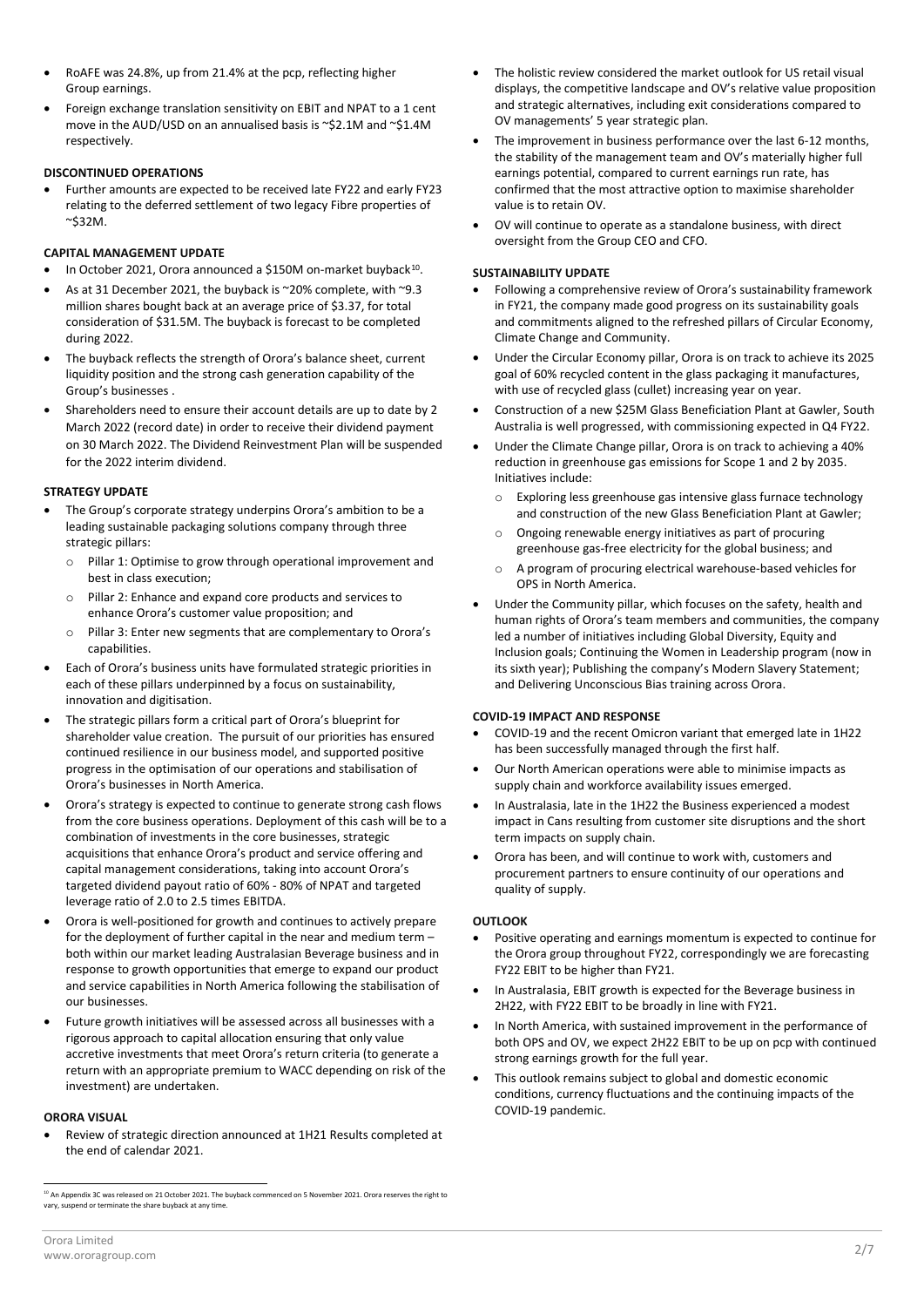#### **BALANCE SHEET**

- Key balance sheet movements since June 2021 were:
	- o Reduction of Cash (down ~\$29M) reflects a more centralised approach to cash management and debt reduction;
	- o Increase in other current assets of \$157M was driven by an increase in Cans inventory (up ~\$90M) within the Beverage Group, and higher receivables (up ~60M), principally due to increased sales in North America. The FX impact was \$18.7M (increase);
	- o Net property, plant and equipment ("PP&E") increased by ~\$12M. Capex for 1H22 was \$40.9M which included ~\$13M Cans and Ends capacity investment and ~\$7.3M relating to the Cullet Beneficiation Plant. Depreciation, excluding AASB16, for the period was \$31.8M. The FX impact on PP&E was \$4.5M (increase);
	- o Intangible assets increased by ~\$11M which was largely as a result of movement in FX rates, up ~\$12M. Investments of \$3.1M made in digital platforms and software upgrades was offset by \$4.3M Amortisation for the period;
	- o Net debt increased by \$59M from 30 June 2021, with the main drivers being the ~\$31.5M spent on the share buyback, increased capital expenditure (~\$14.5M) partially offset by stronger earnings. The FX impact was \$10M (increase). Orora remains well within all debt covenant requirements;
	- $\circ$  Increase in payables and provisions of ~\$119M was driven primarily by the increase in trade and other payables of \$~121M, relating principally to the increase in inventories. The FX impact was \$14.5M (increase); and
	- o The net of Right of Use ("ROU") Assets and Lease Liabilities increased ~\$3M with ~\$1.4M of the net movement due to FX. ROU leases relate predominantly to the North American businesses, with very few leases in Australia.

| <b>Balance Sheet (A\$ mil)</b>        | 31/12/21 | 30/06/21 | <b>Change %</b> |
|---------------------------------------|----------|----------|-----------------|
| Cash                                  | 22       | 51       | (56.9%)         |
| <b>Other Current Assets</b>           | 1,087    | 930      | 16.9%           |
| Property, Plant &<br>Equipment        | 640      | 628      | 1.9%            |
| <b>ROU Lease Assets</b>               | 186      | 201      | (7.5%)          |
| Intangible Assets                     | 422      | 411      | 2.7%            |
| <b>Other Non Current Assets</b>       | 122      | 104      | 17.3%           |
| <b>Total Assets</b>                   | 2,479    | 2,325    | 6.6%            |
| <b>Borrowings</b>                     | 534      | 504      | 6.0%            |
| <b>ROU Lease Liabilities</b>          | 241      | 253      | (4.7%)          |
| Payables & Provisions                 | 918      | 799      | 14.9%           |
| <b>Total Equity</b>                   | 786      | 769      | 2.2%            |
| <b>Total Liabilities &amp; Equity</b> | 2,479    | 2,325    | 6.6%            |
| Net debt                              | 512      | 453      | 13.0%           |
| Leverage                              | 1.6x     | 1.5x     |                 |
| Gearing                               | 39%      | 37%      |                 |

#### **CASH FLOW**

- Operating cash flow remains strong at \$145.5M, broadly in-line with the pcp.
- EBITDA up 6.8% to \$212.9M on the pcp.
- Cash EBITDA up \$10.9M or 5.9% on the pcp.
- Cash conversion remains strong at ~75% (1H21:~79%).
- Main movements / points to note in cash flow include:
	- o Increase in cash EBITDA (sum of EBITDA, lease repayments and non-cash items), up 5.9%, broadly in-line with EBITDA;
	- o Total increase in the movement in working capital, up ~\$14M to \$30.7M, broadly in-line with increase in EBITDA (up \$13.6M);
	- o Base capex of \$18.2M was \$3.2M lower compared to the pcp of \$21.4M; and
	- o Gross capex (base and growth) of \$40.9M was elevated at ~129% of underlying depreciation for the first half, reflecting the \$17.7M increase in growth capex (1H21:\$5M) .
- FY22 base capex is expected to be ~80% of underlying depreciation (excluding depreciation of leases).
- Tax payments of \$45.5M reflect normal company tax payments, with the pcp reflecting a tax refund from the \$1.72B Fibre sale.
- Growth capex of \$22.7M, up \$17.7M, reflects expenditure on the new Cans line & Can Ends capacity (~\$13M) and the Cullet Beneficiation Plant (~\$7.3M).

Average total working capital to sales was 5.8% (6.9% in pcp), with the decrease largely attributable to increased sales and reduced working capital balances.

The medium term management target for average total working capital to sales is less than 10.0%.

| Cash Flow (A\$ mil)                         | 1H <sub>22</sub> | 1H21   | <b>Change %</b> |
|---------------------------------------------|------------------|--------|-----------------|
| <b>EBITDA</b>                               | 212.9            | 199.3  | 6.8%            |
| Lease repayments <sup>11</sup>              | (29.6)           | (30.5) |                 |
| Non-cash Items                              | 10.8             | 14.4   |                 |
| <b>Cash EBITDA</b>                          | 194.1            | 183.2  | 5.9%            |
| Movement in Total<br><b>Working Capital</b> | (30.7)           | (17.1) |                 |
| Base capex                                  | (18.2)           | (21.4) |                 |
| Sale Proceeds                               | 0.3              | 0.0    |                 |
| Operating cash flow                         | 145.5            | 144.7  | 0.6%            |
| Cash significant Items                      | (12.2)           | (18.0) |                 |
| Operating free cash flow                    | 133.3            | 126.7  | 5.2%            |
| Interest                                    | (8.9)            | (9.0)  |                 |
| Tax                                         | (45.5)           | 18.9   |                 |
| Growth capex                                | (22.7)           | (5.0)  |                 |
| Free cash available<br>to shareholders      | 56.2             | 131.6  |                 |
| Cash conversion                             | 75%              | 79%    |                 |

<span id="page-2-0"></span> $11$  Cash impact of AASB16 Leases has been included in operating cash to provide a view of cash EBITDA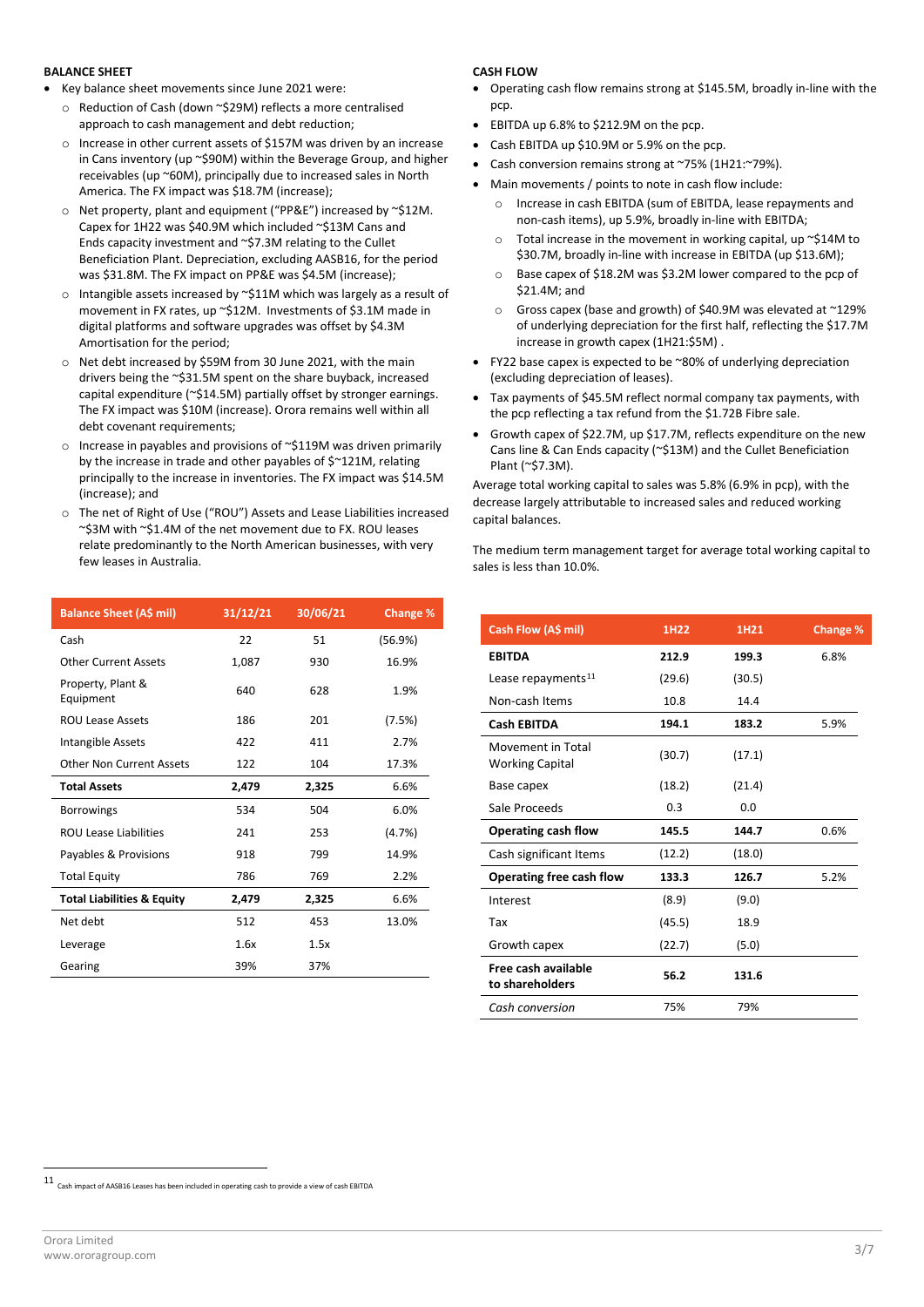# AUSTRALASIA

#### **KEY POINTS**

- Sales were up 0.5%, reflecting higher aluminium input costs that have been passed onto customers and solid demand for Cans, offset by the revenue impacts in Glass arising from tariffs on Australian wine exports to China compared to the pcp.
- EBIT was down 2.3% on the pcp, but in line with expectations and underscores the resilience of the Group's earnings and reflects:
	- o The impact of COVID-19 related supply chain and customer site disruptions in Can production volumes in late 1H22; and
	- o A reduction in Glass volumes in 1H22 as the Business cycled the impact of lower exports to China. The shift in Glass mix to other beverage categories to fully utilise furnace capacity and throughput, given lower wine volumes, is now complete.
- As a result of the above, EBIT margin reduced by 50 bps to 19.0%.
- Underlying sales in Australasia decreased 2.6% after taking into account the pass through of higher aluminium prices.
- Operating Cash Flow was \$83.5M.
- Cash conversion remains strong at 74%, down on the pcp of 77%.
- The movement in total working capital increased by \$3.2M compared to the pcp to \$17.7M. This increase largely reflects a higher value of finished goods Cans inventory.
- Base capital expenditure of \$8.4M was \$2M lower than the pcp.
- Growth capital expenditure of \$22.7M was \$17.7M higher than the pcp, this reflects growth related investments in Cans and Can Ends Capacity (~\$13M) and Cullet Beneficiation Plant (~\$7.3M).
- RoAFE was 28.0%, in-line with the pcp.

#### **BEVERAGE BUSINESS GROUP**

#### **Cans:**

- Earnings declined on the prior period, reflecting the impact of short term COVID-19 related supply chain disruptions in Can production volumes in late 1H22.
- Despite the impact of COVID-19 customer site disruptions in late 1H22, volumes were solid overall and were underpinned by ongoing strong demand in both craft beer and mainstream beer segments, carbonated soft drinks, all benefiting from a preference shift from Glass and plastic to Can formats.
- Volumes increased in non-alcoholic beverages such as still and sparkling water, and other alcoholic beverages such as seltzers, RTD's, and wine.

#### **Glass:**

- Earnings declined in line with the expected impact of reduced bottled wine exports to China.
- The Glass business has successfully entered the attractive Olive Oil and Spirits markets, with production commencing in late 1H22. Olive Oil bottle production will also be expanded from current 1 litre size to 500ml and 750ml bottles during 2022.
- These alternate Glass growth pathways mean that the volumes lost due to lower bottled wine exports to China have now been replaced.

#### **Closures:**

- Closure volumes were down on the pcp reflecting lower wine bottle volumes.
- Volume shortfall partially offset by favourable customer and product mix.

| (A\$ mi)             | 1H <sub>22</sub> | 1H <sub>21</sub> | Change % |
|----------------------|------------------|------------------|----------|
| Sales Revenue        | 443.2            | 441.2            | 0.5%     |
| EBIT                 | 84.0             | 86.0             | (2.3%)   |
| <b>EBIT Margin %</b> | 19.0%            | 19.5%            |          |
| ROAFE                | 28.0%            | 28.0%            |          |

#### **Segment Cash Flow**

| (A\$ mi)                                    | 1H22   | 1H <sub>21</sub> | Change %  |
|---------------------------------------------|--------|------------------|-----------|
| <b>EBITDA</b>                               | 106.0  | 109.8            | (3.5%)    |
| Lease repayments                            | (1.9)  | (3.1)            |           |
| Non-cash Items                              | 8.4    | 13.1             |           |
| <b>Cash EBITDA</b>                          | 112.5  | 119.8            | (6.1%)    |
| Movement in Total<br><b>Working Capital</b> | (20.9) | (17.7)           |           |
| <b>Base Capex</b>                           | (8.4)  | (10.4)           |           |
| Sale Proceeds                               | 0.3    |                  |           |
| <b>Operating Cash Flow</b>                  | 83.5   | 91.7             | (9.0%)    |
| Cash Significant Items                      | (11.8) | (13.8)           |           |
| <b>Operating Free Cash Flow</b>             | 71.7   | 77.9             | $(8.0\%)$ |
| <b>Cash Conversion</b>                      | 74%    | 77%              |           |

#### **STRATEGY, GROWTH & INNOVATION UPDATE**

- Orora Australasia's strategy continues to be underpinned by a relentless focus on servicing our customers through manufacturing and supply chain excellence and maintaining leadership in packaging decoration and design.
- With a portfolio of leading sustainable packaging formats, Orora is wellplaced to benefit from continued momentum in consumer preference towards recyclable packaging formats.
- Orora continues to prioritise investment in its market leading Australasian operations with a number of milestones achieved during 1H22 to support further growth across the full spectrum of the business.
- As announced at the 2021 AGM, reflecting a strong customer led outlook for Can volume growth and underpinned by long term contracts, construction commenced in 1H22 for the installation of a new Can line in Dandenong and expansion of our Can Ends multi-size capacity at Ballarat at a total cost of ~\$110M.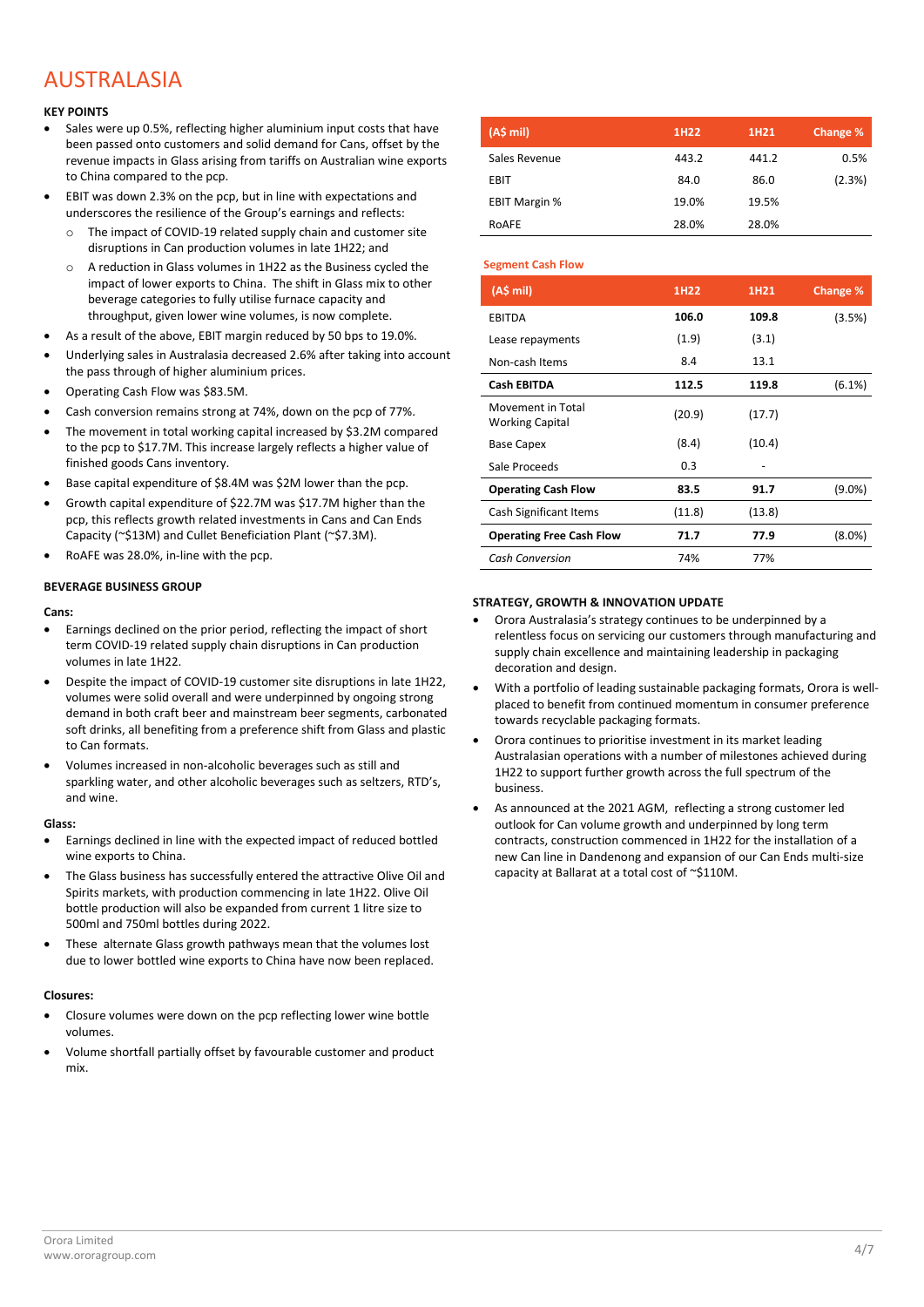#### AUSTRALASIA (continued)

- In FY21 Orora began utilising glass cullet from the new West Australian Container Deposit Scheme ("CDS"). This was in addition to cullet already used from the South Australian and New South Wales schemes. The business continues to seek further opportunities to source recycled content.
- Construction of an advanced Glass Beneficiation Plant is well progressed at Gawler at an estimated cost of ~\$25M. Federal and State Government funding of ~\$8M will be received to support this development through the Recycling Modernisation Fund. As at 31 December 2021, ~\$2M of Government Funding has been received. Commissioning is expected in 2H22. This will enable Orora to increase recycled glass content toward its target of ~60%, further progressing the Group's sustainability agenda.
- The Beverage Group continued to focus on operational excellence through Advanced Manufacturing including data analytics and Integrated Work Systems deployment. In line with this strategy, investment has continued in the Industry 4.0 plant efficiency initiative. The data analytics platform has now been rolled out to all Cans body sites and at Gawler, providing better data to problem solve and improve efficiencies.
- Orora continues to invest in capacity and innovation to produce best in class products and services. At Glass, ~\$260M has been invested in the world class Gawler facility since the demerger, including the G2 furnace rebuild, capacity expansions, mould insourcing, system upgrades and on-site, highly automated warehouse capacity. The Cans business has also seen significant investment in capacity and capability with ~\$110M invested since demerger.
- With Cans, Orora maintains its market leading decoration and differentiation capabilities while continuing to explore a number of innovative concepts in aluminium containers.
- Within the Closures business, the team is focused on enhancing our product capabilities through further investment in key equipment and increased focus on driving volume growth in higher margin products.
- Quality and service remain paramount, and investments in eCommerce enhancements continue to assist with customer engagement.

#### **PERSPECTIVES FOR FY22 - AUSTRALASIA**

- The Australasian business will continue to identify and implement cost reduction initiatives, reinvest in upgrades to the asset base and build out new capacity with the support of customers. This is consistent with Orora's proven approach to offset ongoing cost headwinds, in addition to pursuing organic and inorganic growth.
- Investment in growth related capital expenditure will continue in 2H22 on the ~\$110M Cans and Can Ends capacity, and ~\$25M Cullet Beneficiation Plant. In 1H22, approximately \$13M of growth capex was invested in Cans, with ~\$7.3M of growth related capex invested in the Cullet Beneficiation Plant. The Cans projects are progressing well, and it is the expected the new lines will commissioned from late FY23. The Cullet Beneficiation Plant will be commissioned in late FY22.
- With Glass volumes lost due to lower bottled wine exports to China now replaced via entry into new segments, diversification of production capabilities, customer portfolio expansion and the continued strength in Cans demand, the Australasian business is expected to deliver an FY22 EBIT that is broadly in line with FY21.
- Cash conversion in FY22 is expected to be greater than 70.0%.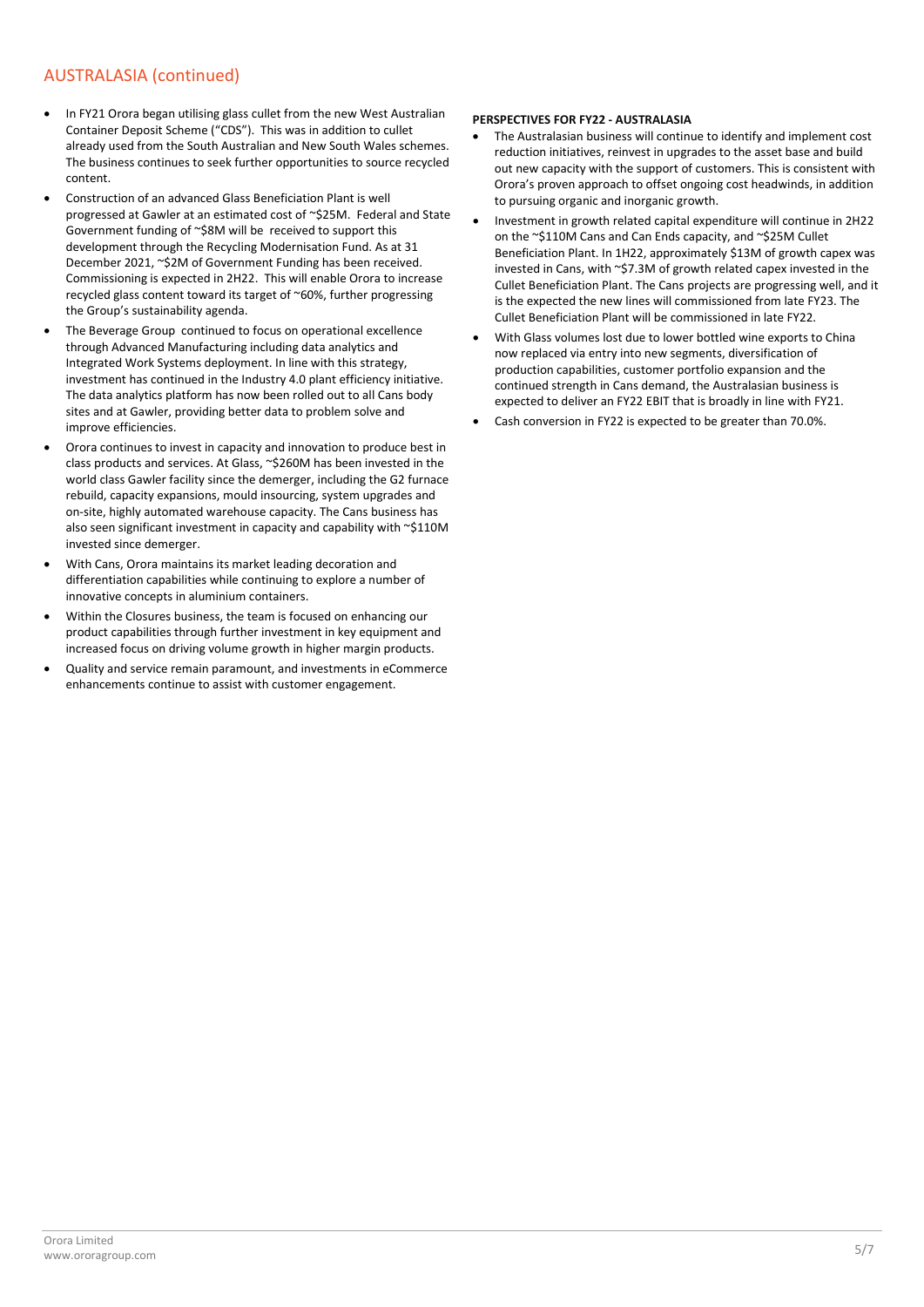# NORTH AMERICA

#### **KEY POINTS**

- North American sales were up 13.9% on a local currency basis to US\$1,130.7M, with increases achieved for both OPS and OV. On a reported basis sales were up 12.6%.
- North America's EBIT increased by 32.1% to US\$51.5M on a constant currency basis (up 30.8% on a reported basis to \$70.5M).
- Strong earnings growth from both the manufacturing and distribution OPS businesses.
- EBIT margins increased 70bps to 4.6% compared to the prior period.
- Operating Cash flow increased by 17.0% or \$9.0M to \$62.0M, driven by an ~19% increase in EBITDA, offset by an increase in total working capital of \$10.4M.
- Total capex of \$9.8M, was broadly in line with pcp of \$11.0M.
- Cash conversion remains strong at ~76%, down from ~84% in 1H21, reflecting the increase in working capital.
- Cash conversion target for FY22 remains >70%.
- RoAFE increased by 650bps to 21.9% reflecting the higher earnings and improved working capital management.
- Reported EBIT includes a negative A\$0.9M FX translation impact.

#### **ORORA PACKAGING SOLUTIONS**

- OPS delivered low double digit revenue growth, with price increases the key driver.
- EBIT margin improved by 60bps to 5.2%, from 4.6% in the pcp.
- The strong growth in earnings in 1H22 reflects an improved operating performance in both the distribution and manufacturing businesses as we continue to drive improvements in operating efficiency and cost to serve.
- The EBIT margin increase was the result of traction gained in executing the profit improvement program focussed on margin recovery and efficiency / cost reduction. The improved financial performance in 1H21 was driven by:
	- o OPS price increases executed in FY21 and the current period;
	- o Focused execution of the comprehensive 'self-help' improvement program which includes further leveraging the ERP and associated data analytics to provide additional transparency to sales representatives, further enhancing account profitability, decision making on price, procurement, and costs to serve; and
	- o An increase in the quality of customer earnings as the share of wallet from profitable customers expands, and unprofitable customers are exited and replaced.

#### **ORORA VISUAL**

- OV delivered low double digit revenue growth, with the increase in sales driven from an improvement in retail activity and stronger packaging sales.
- Continued focus on cost reduction and a strength in horticulture and fabric segments delivered revenue and margin growth, and a positive EBIT result up on the pcp.
- Revenue for the Top 20 Customers represents over 60% of the revenue base. These typically national customers are predominantly in defensive end segments including food & beverage, telco, horticulture, education and beauty, home & apparel.
- Initiatives are underway within OV to drive further profit growth and improve returns.

| (A\$ mi)             | 1H <sub>22</sub> | 1H <sub>21</sub> | Change % |
|----------------------|------------------|------------------|----------|
| Sales Revenue        | 1,545.5          | 1,372.9          | 12.6%    |
| EBIT                 | 70.5             | 53.9             | 30.8%    |
| <b>EBIT Margin %</b> | 4.6%             | 3.9%             |          |
| RoAFE                | 21.9%            | 15.4%            |          |

| (US\$ mi)     | 1H <sub>22</sub> | 1H <sub>21</sub> | Change % |
|---------------|------------------|------------------|----------|
| Sales Revenue | 1,130.7          | 993.1            | 13.9%    |
| EBIT          | 51.5             | 39.0             | 32.1%    |

**Segment Cash Flow**

| (A\$ mi)                             | 1H <sub>22</sub> | 1H21   | Change % |
|--------------------------------------|------------------|--------|----------|
| <b>EBITDA</b>                        | 106.9            | 89.5   | 19.4%    |
| Lease repayments                     | (27.7)           | (27.4) |          |
| Non-cash Items                       | 2.4              | 1.3    |          |
| <b>Cash EBITDA</b>                   | 81.6             | 63.4   | 28.7%    |
| Movement in Total Working<br>Capital | (9.8)            | 0.6    |          |
| <b>Base Capex</b>                    | (9.8)            | (11.0) |          |
| <b>Operating Cash Flow</b>           | 62.0             | 53.0   | 17.0%    |
| Cash Significant Items               | (0.4)            | (4.2)  |          |
| <b>Operating Free Cash Flow</b>      | 61.6             | 48.8   | 26.2%    |
| <b>Cash Conversion</b>               | 76%              | 84%    |          |

#### **STRATEGY, GROWTH & INNOVATION UPDATE**

- In both OPS and OV, the management teams have been focused on establishing platforms that enable scalable expansion.
- Strategically, OPS continues to focus on providing customised solutions that enhance the value of its customers' products and services, whilst also reducing the costs of their packaging.
- OPS continues to benefit from its vertically-integrated corrugate manufacturing capability ensuring enhanced customer responsiveness and operating flexibility.
- OV's strategy remains to utilise its national footprint, creative resources and breadth of in-house services and manufacturing capabilities to deliver impactful graphic visual solutions for customers.
- Both OPS and OV seek to differentiate themselves in their respective markets through their product expertise, tailored customer solutions, experience of their sales teams, sound execution and supply chain excellence.
- OPS continues to invest in new digital platforms to enable customers to transact digitally with customised product offerings via digital channels and on a just in time basis. The omnichannel strategy is designed to integrate all channels of customer engagement and improve the overall customer experience, with the first phase of the new platform launched in 1H22, after COVID-19 related delays in FY21.
- OV continues to build on its value proposition to serve regional and national customers with a series of consistent point of purchase, visual communication, and fulfilment offerings. Focus remains on growth in the packaging, horticulture, quick-service restaurant and retail segments.
- OV continues to gain traction with its diverse customer base by leveraging its strong creative and structural design capabilities and broadening its digital ordering and fulfilment capacity. Fabric printing remains a strength and key focus area, servicing customers in the Telco, Beauty, and Home and Apparel sectors.
- OV continues to invest in digital technology including Customer and Consumer Engagement capability and print on demand solutions.

#### **PERSPECTIVES FOR FY22 – NORTH AMERICA**

• The focus for the North American businesses remains on driving further positive momentum and continuing to build on the demonstrated improvements in performance delivered over the last 18 months via earnings, cost efficiency and margin improvement programs.